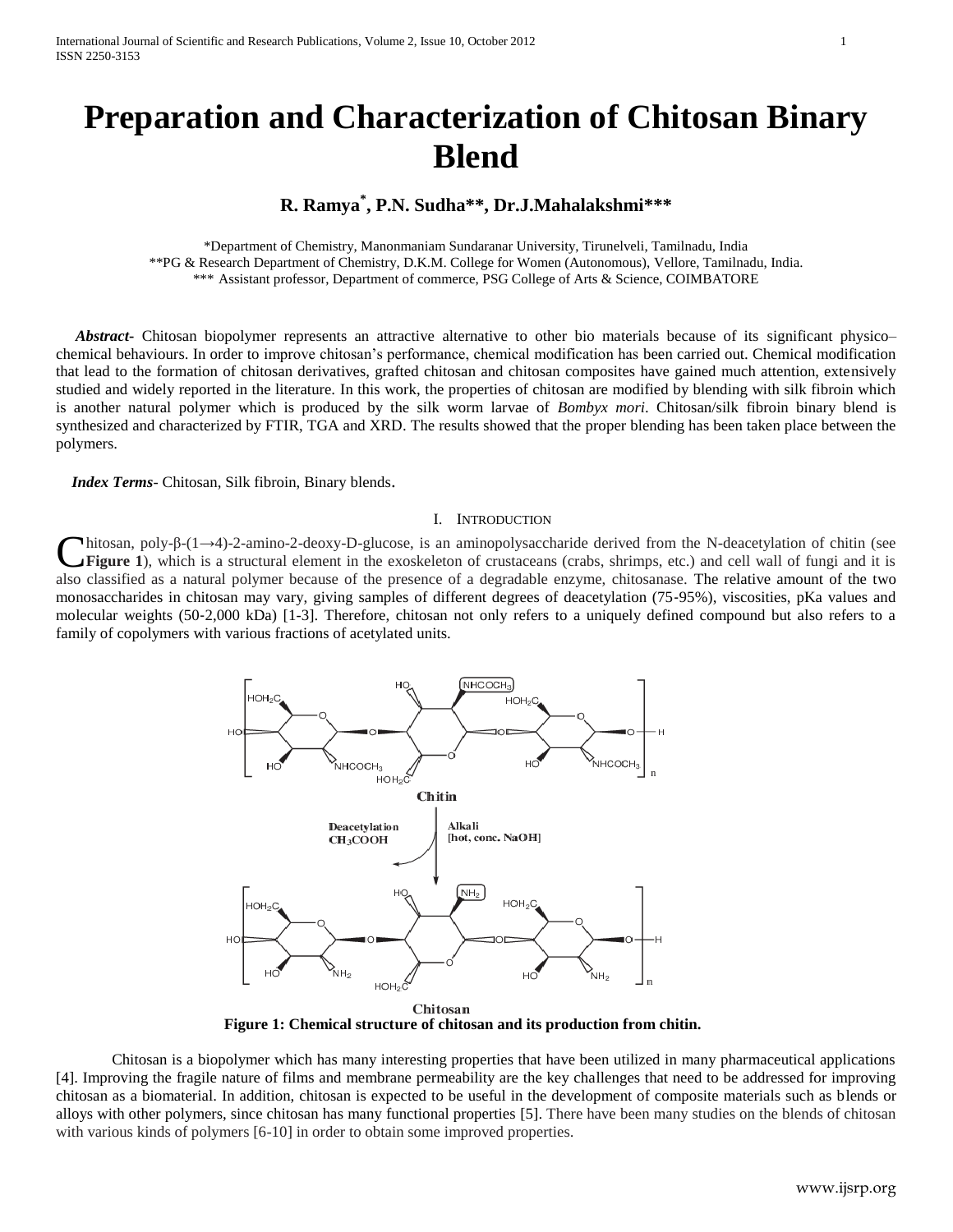In recent years, polymer blending has received much attention. This is mainly due to the fact that new materials can be observed with better physicochemical properties when the original polymers are compatible [11,12].

In order to satisfy the growing needs of new materials with specific properties such as engineering materials, new polymers have been developed [13-15] and chemical modifications in conventional polymers have also been proposed [16,17]. The characteristics of polymeric blend will mainly depend on the miscibility of the constituent polymers, the properties of its polymeric components, and its composition [18]. Miscibility has been known as one of key factors influencing the structure and properties of a polymer blend which are important in applications. Therefore, miscibility, structure and properties have been important issues in the studies regarding polymer blends [19].

In some cases, by synergistic effects, the blend provides better properties than the pure components [18,20]. Since chitosan has many functional groups, it can be modified by blending with other polymeric materials which is expected to be useful for some applications. The formation of polymeric blends constitutes a perspective way of making materials with new properties, especially from natural polymers that are of special importance.

Numerous investigations have been reported on the studies of films made from chitosan [21-25] and chitosan blends with natural polymers [7,26-29] or synthetic polymers [9,30].

#### II. MATERIALS AND METHODS

#### *A. Preparation of Chitosan Solution*

Chitosan (from crab shells) was obtained from India Sea Foods, Cochin, Kerala. About 50 gms of chitosan was slowly added to 1000 ml of 1:1 formic acid with constant stirring. The mixture was heated to set a whitish viscous gel of chitosan – formic acid mixture. *Bombyx mori* silk was boiled in 0.5 wt% of Na<sub>2</sub>CO<sub>3</sub> solution for 40 mins to remove the sericin, then rinsed three times successively in distilled water and soaked in distilled water overnight. The degummed silk was dried for 7 hrs. Silk fibroin solution was prepared by dissolving 50 g of degummed silk in 1000 ml of 15% lithium chloride in formic acid. The chitosan/silk fibroin blends were prepared by mixing solutions of chitosan with silk fibroin solution in the weight ratio 1:1. The solutions were stirred well and were stored at 5 °C overnight and then allowed to dry to get chitosan/silk fibroin blends.

#### *B. FTIR Studies*

Fourier Transform infrared (FTIR) spectral analyses of chitosan/silk fibroin blend were performed with Thermo Nicolet AVATAR 330 spectrophotometer in  $4000 - 400$  cm<sup>-1</sup> wave length range, using KBr pellet method.

### *C. Thermo Gravimetric Analysis*

Thermogravimetric analysis was conducted to measure the thermal weight loss of the chitosan/silk fibroin blend on a SDT Q600 V8.0 Build 95 instrument at a heating rate of 10  $^{\circ}$ C min<sup>-1</sup> in nitrogen atmosphere. The weight losses at different stages were analysed.

#### *D. X – Ray Diffraction Studies*

X–ray diffraction (XRD) patterns of chitosan/silk fibroin blend were studied using X-ray powder diffractometer (XRD – SHIMADZU XD – D1) using a Ni – filtered Cu K $\alpha$  X–ray radiation source. The relative intensities were recorded within the range of  $10^{\circ} - 90^{\circ}$  (2 $\theta$ ) at a scanning rate of 5° min<sup>-1</sup>

#### III. RESULTS AND DISCUSSION

## *A. FTIR Spectroscopy*

The IR spectra of chitosan ( $Figure - 2$ ) showed a strong absorption band at 3454 cm<sup>-1</sup> due to OH and amine N-H symmetrical stretching vibrations. A peak at 2923 cm<sup>-1</sup> was due to symmetric -CH<sub>2</sub> stretching vibration attributed to pyranose ring [31]. A peak at 1156 cm<sup>-1</sup> was assigned to the structure of saccharide. The sharp peak at 1384 cm<sup>-1</sup> was assigned to  $\overline{CH_3}$  in amide group [32]. The broad peak at 1021 and 1098 cm<sup>-1</sup> indicated the C-O stretching vibration in chitosan and peaks at 1628 and 1540 cm<sup>-1</sup> were due to -C=O stretching (amide I) and NH stretching (amide II). The absorption bands at  $1151 \text{ cm}^{-1}$  was assigned to the anti-symmetric stretching of C-O-C bridge, and 1098 and 1021 cm<sup>-1</sup> were assigned to the skeletal vibrations involving the C-O stretching [33].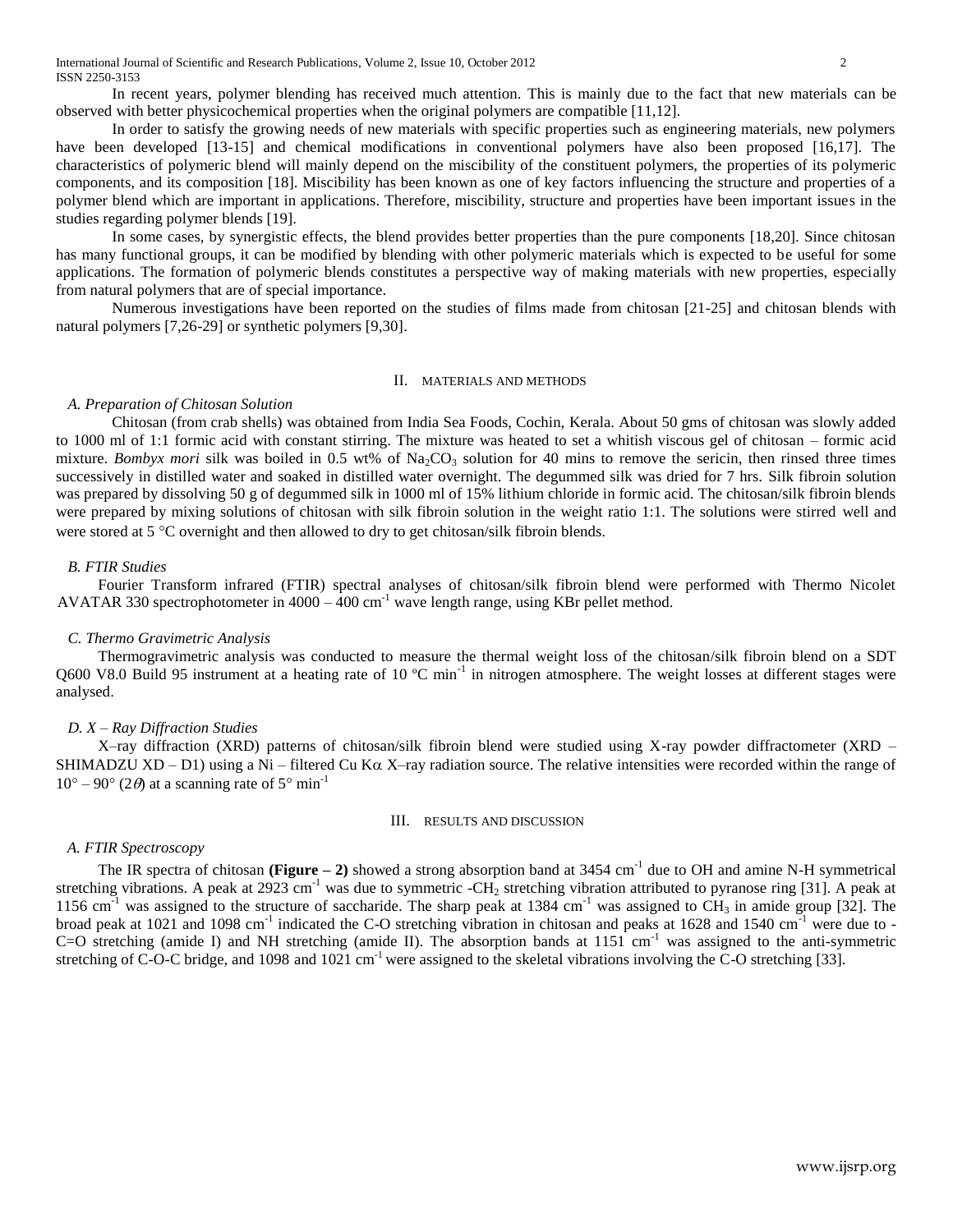International Journal of Scientific and Research Publications, Volume 2, Issue 10, October 2012 3 ISSN 2250-3153





In the FTIR spectra of 1:1 CS/SF blend (Figure-3), the absorption band at 3434.94 cm<sup>-1</sup> corresponds to  $-OH$  and NH stretching frequency. The band at 2927.01 cm<sup>-1</sup> corresponds to  $-CH_2$  vibration and was assigned to the  $-CH$  stretching vibration of the pyranose ring. The band at 1598.33 cm<sup>-1</sup> corresponds to C=O stretching vibration and  $1426.93$  cm<sup>-1</sup> corresponds to C-H and O-H deformation vibrations. Another absorption band at 1230 cm<sup>-1</sup> could be attributed to C-OH stretching. A peak at 777.96 cm<sup>-1</sup> band showed CH<sub>2</sub> rocking. The peak  $680.40 \text{ cm}^{-1}$  corresponds to N-H bending.





The IR spectrum of chitosan showed absorption bands at  $3454 \text{ cm}^{-1}$  and  $1628 \text{ cm}^{-1}$  correspond to OH, NH stretching and C=O in amide group stretching vibration. For the 1:1 CS/SF blend, the absorption band at around  $3454 \text{ cm}^{-1}$  concerned with OH stretching vibration for pure chitosan broadened and shifted to a lower wave number 3434 cm<sup>-1</sup>. Compared with chitosan, the blend showed disappearance of the C=O in amide group at  $1628 \text{ cm}^{-1}$  concluded that a certain degree of interaction between silk fibroin and chitosan molecules may be due to the formation of intermolecular hydrogen bands [34].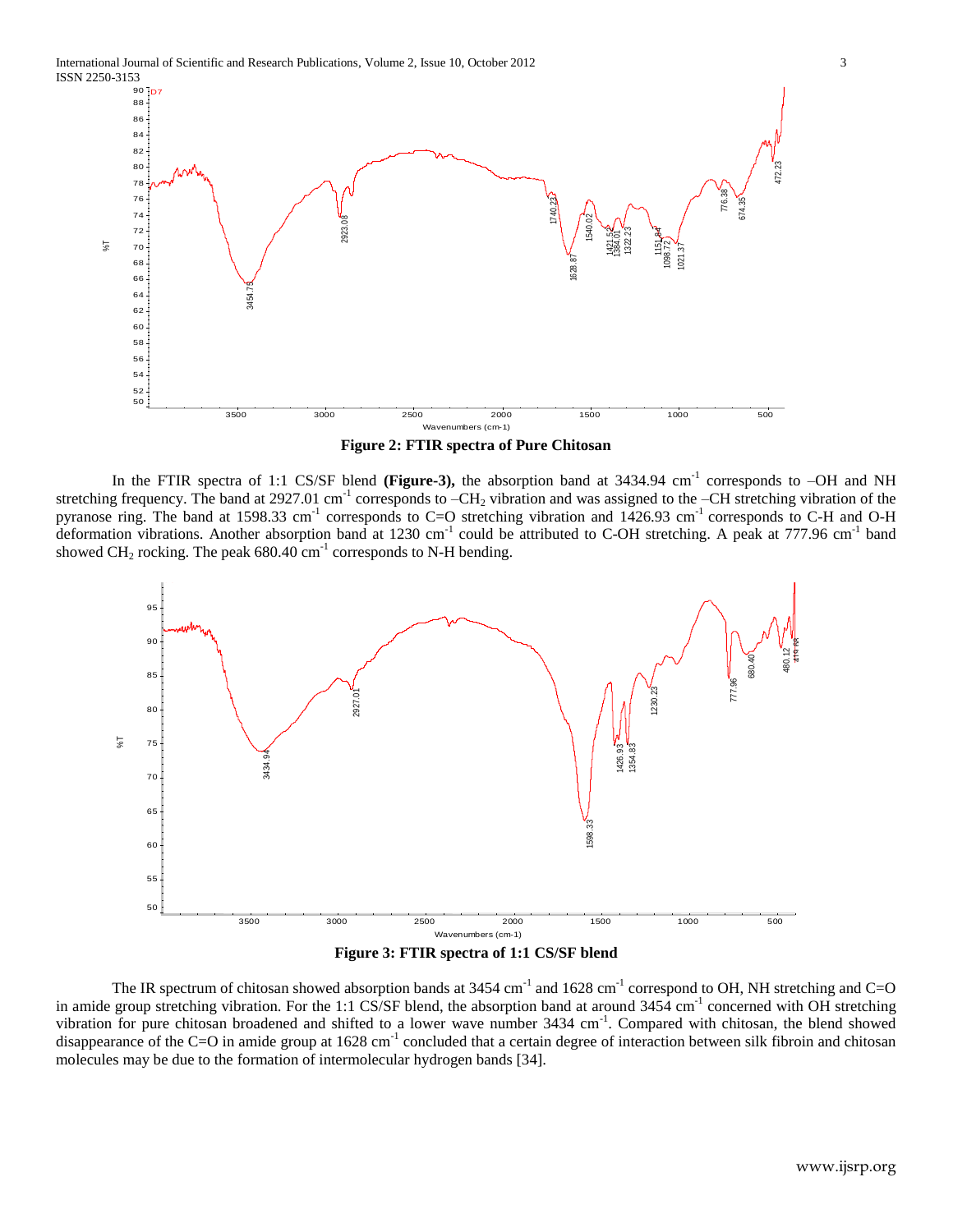*B. Thermogravimetric Analysis*

TGA thermal details of chitosan with 92% degree of deacetylation is shown in **Table I and Figures 4 and 5.** It can be seen from **Figure 5** that three consecutive weight loss steps were observed in the pure chitosan. The first weight loss was about 6.733 wt% at 55 – 191 ºC which was responsible for the loss of moisture content indicating its hygroscopic nature. The second weight loss was about 38.35 wt% in the range of 230 to 327 ºC, which was due to scission of the ether linkage in the chitosan backbone. In the third stage, the weight loss was about 24.85 wt% in the range of 327–840 ºC, which corresponds to the thermal decomposition of glucosamine residues [35].

| <b>Percentage Decomposition (%)</b> | <b>Decomposition Temperature (°C)</b> |
|-------------------------------------|---------------------------------------|
| 10                                  | 276                                   |
| 20                                  | 300                                   |
| 30                                  | 330                                   |
| 40                                  | 450                                   |
| 50                                  | 715                                   |
| 60                                  | 800                                   |
| 70                                  | 840                                   |

 **Table 1: TGA Thermal studies of pure chitosan**

The thermal decomposition details of chitosan given in **Table - 1 and Figure – 4** represent the percentage decomposition of the sample at different temperatures. At the end of the experiment nearly 30% of the sample was remained as residue showing the higher thermal stability of chitosan. The degradation of chitosan in fact started with the amino groups and formed an unsaturated structure [36].



 **Figure 4: TGA Thermal studies of pure chitosan. Figure 5: TGA thermogram of pure chitosan.**

**Table - II and Figure - 6** represent the TGA thermogram details of chitosan/silk fibroin composite (1:1). **Figure 7** shows the thermogravimetric curves of 1:1 chitosan/silk fibroin blend. The blend exhibited two weight loss steps. The initial weight loss fallen in the range of 100–230 °C and was due to the evaporation of water. The second weight loss began at about 350 °C that was due to degradation of blend. Similar weight loss has been observed in the case of chitosan/polyaniline blend by Thanpitcha and his group [37].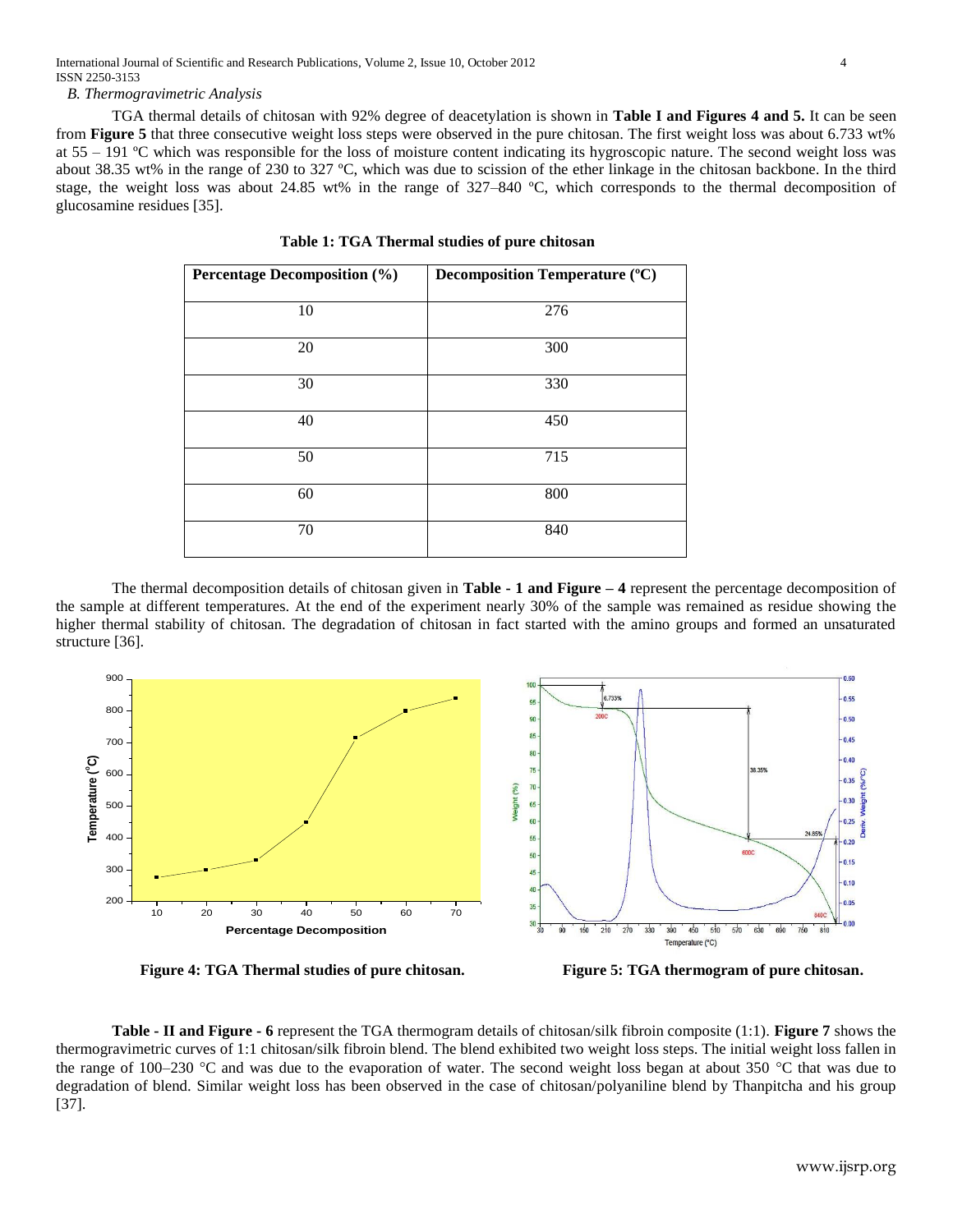| Percentage decomposition (%) | Decomposition temperature (°C) |
|------------------------------|--------------------------------|
| 10                           | 148                            |
| 20                           | 188                            |
| 30                           | 245                            |
| 40                           | 280                            |
| $50\,$                       | 338                            |
| 60                           | 400                            |
| 70                           | 444                            |
| 80                           | 464                            |
| 90                           | 635                            |

| Table II: TGA thermal studies of chitosan /silk fibroin blend (1:1). |
|----------------------------------------------------------------------|
|----------------------------------------------------------------------|

TGA thermogram details of CS/SF (1:1) blend showed that 90% of the blend disintegrated at 635 °C. Maximum weight loss of the blend occurred at the temperature range of 188–400 °C. During heating above 150 °C, the degradation rate sharply increased to reach its maximum at 400 °C (Table - II and Figures –  $6 \& 7$ ). At the end of the experiment (at 788 °C) only 7.89% of the blend remained. Residual weight was found to be 0.381 mg.



 **Figure 6: TGA thermal studies of 1:1 CS/SF blend. Figure 7: TGA thermogram of 1:1 CS/SF blend.**

From **Table–III and Figure-8,** it is evident that the percentage decomposition of chitosan/silk fibroin blend 1:1 was greater compared to that of pure chitosan. As the temperature increased, the percentage decomposition of the blend also increased drastically. The main observation on the blended system was that the decomposition temperature of blends was higher than those of pure chitosan. In the case of CS/SF blend, the degradation was about 15–40% higher when compared to pure chitosan. This is an unusual behavior because generally the related system may have the greater thermal stability than the pure one [38,39] and this anomaly could be related with crystalline and/or morphological variations in blend with respect to those of the pure polymers [40].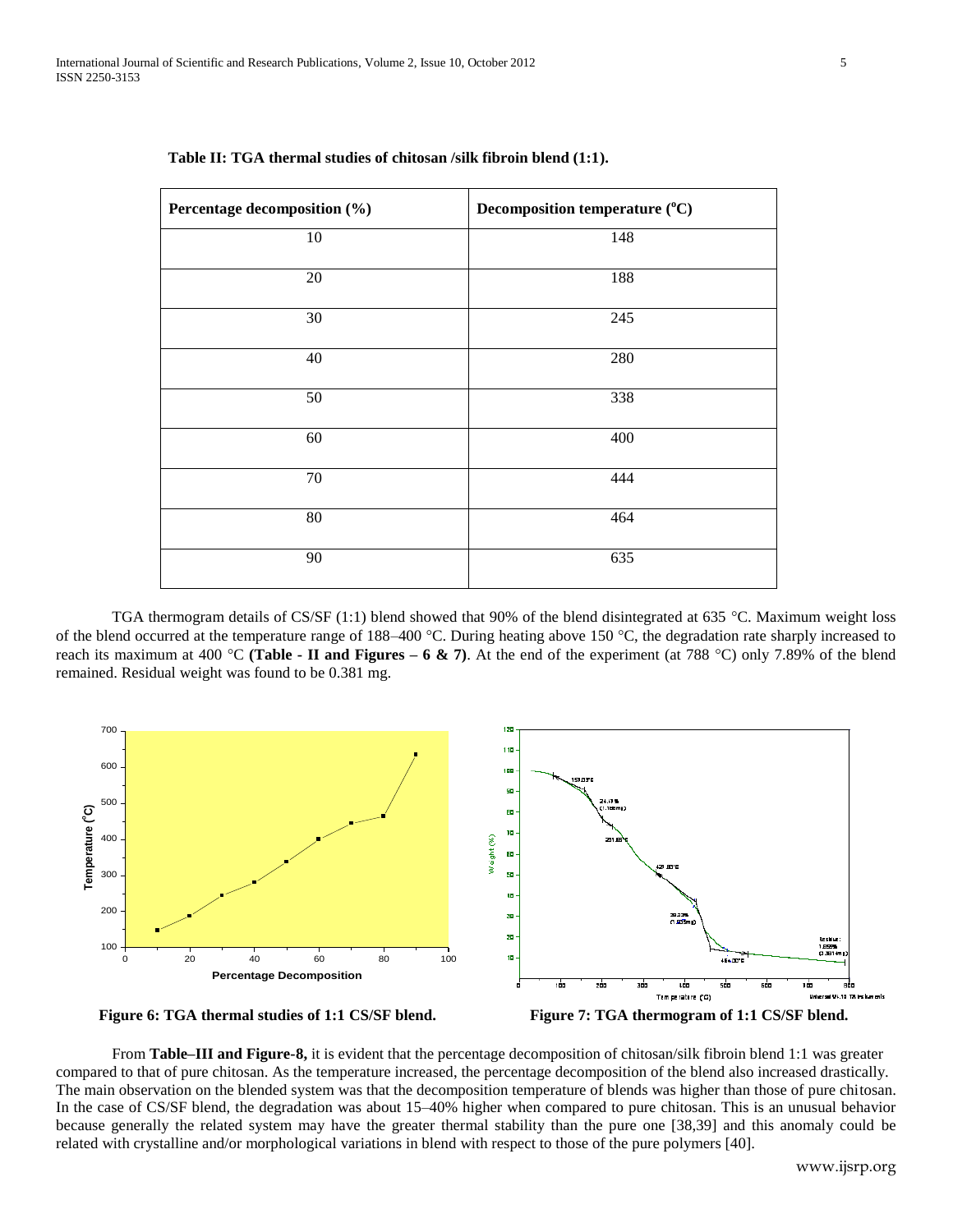| Temperature (°C) | $\mathbf{CS}$ | CS/SF(1:1) |
|------------------|---------------|------------|
|                  |               |            |
| 100              | 6             | 4          |
| 200              | 8             | 23         |
| 300              | 20            | 44         |
| 400              | 38            | 61         |
| 500              | 43            | 86         |
| 600              | 45            | 89         |
| 700              | 50            | 91         |

**Table III: Rate of thermal decomposition (%) of CS and CS/SF blend**



**Figure 8: Rate of thermal decomposition (%) of CS and CS/SF blends**

# *C. X–Ray Diffraction Studies*

Figure 9 shows the X-ray diffraction pattern of chitosan which showed distinct crystalline peaks at around 2θ values 10° and 20. This is because of presence of plenty of –OH and –NH<sup>2</sup> groups in the chitosan structure, which could form stronger inter and intramolecular hydrogen bonds and the chitosan structure has certain regularity, so that the molecules form crystalline regions easily which was similar to the results reported by Duan and his co-workers.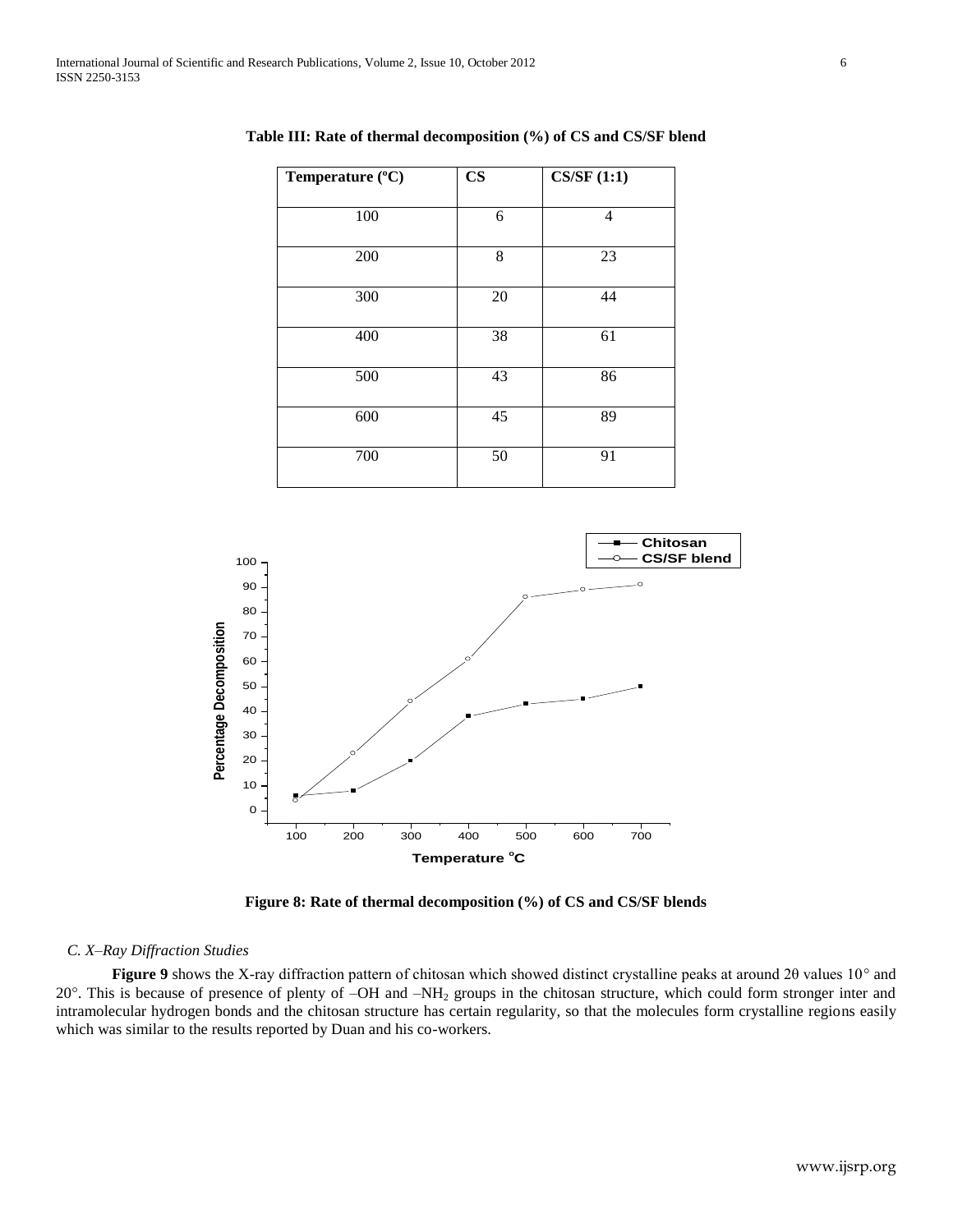



**Figure 10** present the XRD pattern of CS/SF blend under study. For the pure chitosan, there were two peaks around 2θ value 10<sup>°</sup> and 20<sup>°</sup> [7]. The peak of chitosan at  $2\theta = 10$ <sup>°</sup> became weak until disappearing in the blend and the peak at 20<sup>°</sup> weakened and the intensity of the peak became low. These evidences suggested that strong interaction occurred between CS and SF molecule in the blend. A new peak was observed in all the blends at 2θ around 40° which may be the characteristic peak of silk fibroin. The significant shift in the diffraction peaks and the diffraction pattern with a broad amorphous peak indicated that there was a molecular miscibility and interaction between the components [42]. The XRD results thus, provided supporting evidence to the FTIR results that some specific chemical interaction between CS and SF existed in the blend.

#### IV. CONCLUSION

In this present research, chitosan/silk fibroin binary blend was developed successfully and characterized using FTIR spectra, thermograms and XRD. The characterization results proved that there was an interaction between the polymers. The binary blend may have both the characteristics of chitosan and silk fibroin, which can be used for various applications like biomedical application and waste water treatment.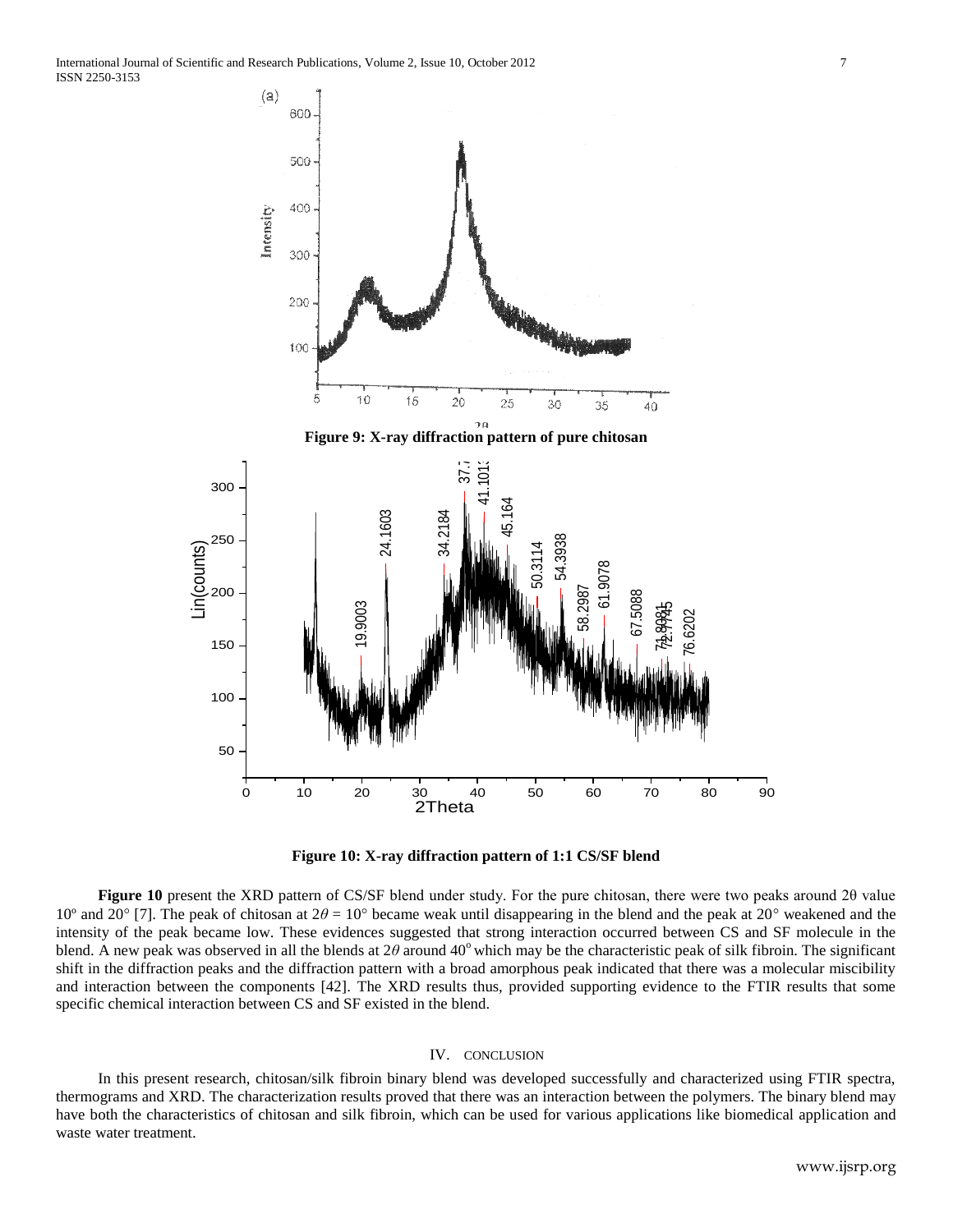#### **REFERENCES**

[1] Illum, L. (1998). Chitosan and its use as a pharmaceutical excipient. Pharm. Res. 15:1326‐1331.

- [2] Singla, A.K. and Chawla, M. (2001). Chitosan: Some pharmaceutical and biological aspects‐ an update. J. Pharm. Pharmacol. 53: 1047‐1067.
- [3] Tharanathan, R.N. and Kittur, F.S. (2003). Chitin ‐ the undisputed biomolecule of great potential. Crit. Rev. Food Sci. Nutr. 43: 61‐87.

[4] Patel, V.R. and Amiji, M.M. (1996). Preparation and characterization of freeze dried chitosan poly(ethylene oxide) hydrogels for site-specific antibiotic delivery in the stomach. Pharmaceut. Res. 13: 588–593.

[5] Japanese Chitin and Chitosan Society (1994). Chitin and Chitosan Handbook. Tokyo, Gihodo, pp. 460–483.

[6] Kim, J.H., Kim, J.Y., Lee, Y.M. and Kim, K.Y. (1992). Properties and swelling characteristics of cross-linked poly (vinyl alcohol)/chitosan blend membrane. J. Appl. Polym. Sci. 45: 1711.

[7] Hasegawa, M., Isogai, A., Onabe, F., Usuda, M. and Atalla, R.H. (1992). Characterization of cellulose–chitosan blend films. J. Appl. Polym. Sci. 45: 1873–1879. [8] Yao, K.D., Liu, J., Cheng, G.X., Lu, X.D., Tu, H.L. and Lopes Da Silva, J.A. (1996). Swelling behavior of pectin/chitosan complex films. J. Appl. Polym. Sci. 60: 279–283.

[9] Guan, Y.L., Liu, X.F., Zhang, Y.P. and Yao, K.D. (1998). Study of phase behavior on chitosan/viscose rayon blend film. J. Appl. Polym. Sci. 67: 1965-1972.

[10] Xiao, C., Gao, S., Wang, H. and Zhang, L. (2000). Blend films from chitosan and konjac glucomannan solutions. J. Appl. Polym. Sci. 76: 509.

[11] Ratajska, M. and Boryniec, S. (1998). Physical and chemical aspects of biodegradation of natural polymers. React. Funct. Polym. 38(1): 35-49.

[12] Bae, Y.H. and Kim, S.W. (1993). Hydrogel delivery systems based on polymer blend block copolymer or interpenetrating networks. Adv. Drug Delivery Rev. 11(1-2): 109-135.

[13] Lipscomb, G.G., Banerjee, T. and Chhajer, M. (1994). Sorption and permeation in elastic solids: applicability to gas transport in glassy polymeric materials. Polym. Adv. Technol. 5: 708-723.

[14] Pinnau, I. (1994). Recent advances in the formation of ultrathin polymeric membranes for gas separations. Polym. Adv. Technol. 5: 733-744.

[15] Stadler, R., Auchra, C., Bekmann, J., Krape, U., Voigt-Martin, I. and Leibler, L. (1995). Morphology and thermodynamics of symmetric poly(A-block-B-block-C) triblock copolymers. Macromolecules 28: 3080-3097.

[16] Gagnon, K.D., Lenz, R.W., Farris, R.J. and Fuller, R.C. (1994). Chemical modification of bacterial elastomers: 2. Sulfur vulcanization. Polymer 35: 4368-4375.

[17] Ohya, Y., Okawa, K., Murata, J. and Ouchi, T. (1996). Preparation of oxidized 6-O-glycolchitosan, pH sensitivity of its aqueous solution and of its cross-linked hydrogel. Angew. Makromol. Chem. 240: 263-273.

[18]. Olabisi, O., Robeson, L.M. and Shaw, M.T. (1979). Polymer–Polymer Miscibility. New York: Academic press.

[19] Jingbo, Y., Kun, L., Xuesi, C. and Vitaliy, V.K. (2006). Miscibility studies of the blends of chitosan with some cellulose ethers. Carbohydr. Polym. 63: 238-244. [20] Utracki, L.A. (1989). Polymer Alloys and Blends. Munich: Hanser Publishers.

[21] Butler, B.L., Vergano, P.J., Testin, R.F., Bunn, J.M. and Wiles, J.L. (1996). Mechanical and barrier properties of edible chitosan films as affected by composition and storage. J. Food Sci. 61: 953-955.

[22] Caner, C., Vergano, P.J. and Wiles, J.L. (1998). Chitosan films mechanical and permeation properties as affected by acid, plasticizer, and storage. J. Food Sci. 63: 1049-1053.

[23] Park, S.Y., Marsh, K.S. and Rhim, J.W. (2002). Characteristics of different molecular weight chitosan films affected by the type of organic solvents. J. Food Sci. 67: 194-197.

[24] Singh, D.K. and Ray, A.R. (1998). Characterization of grafted chitosan films. Carbohydr. Polym. 36: 251-255.

[25] Wiles, J.L., Vergano, P.J., Barron, F.H., Bunn, J.M. and Testin, R.F. (2000). Water vapor transmission rates and sorption behavior of chitosan films. J. Food Sci. 65: 1175-1179.

[26] Arvanitoyannis, I. and Biliaderis, C.G. (1998). Physical properties of polyolplasticized edible films made from sodium caseinate and soluble starch blends. Food Chem. 62(3): 333-342.

[27] Hosokawa, J., Nishiyama, M., Yoshihara, K. and Kubo, T. (1990). Biodegradable film derived from chitosan and homogenized cellulose. Ind. Eng. Chem. Res. 29: 800-805.

[28] Lazaridou, A. and Biliaderis, C.G. (2002). Thermophysical properties of chitosan, chitosan-starch and chitosan-pullulan films near the glass transition. J. Food Sci. 48: 179-190.

[29] Xu, X.Y., Kim, K.M., Hanna, M.A. and Nag, D. (2005). Chitosan-starch composite film: preparation and characterization. Ind. Crops Prod. 21: 185-192.

[30] Arvanitoyannis, I., Psomiadou, E., Nakayama, A., Aiba, S. and Yamamoto, N. (1997). Edible films made from gelatin, soluble starch and polyols, Part 3. Food Chem. 60: 593-604.

[31] Pawlak, A. and Mucha, M. (2003). Thermogravimetric and FTIR studies of chitosan blends. Thermochimica Acta 396: 153-166.

[32] Zheng, H., Du, Y.M., Yu, J.H., Huang, R.H. and Zhang, L.N. (2001). Preparation and charecterization of chitson/polyvinyl alcohol blend fibres. J. Appl. Polym. Sci. 80(13): 2558–2565.

[33] Kweon, H.Y., Um, I.C. and Park, Y.H. (2001). Structural and thermal characteristics of *Antheraea pernyi* silk fibroin/chitosan blend film. Polymer 42: 6651-6656.

[34] Terin, A. and Elvan, Y. (2009). Synthesis characterisation and biocompatibility studies on chitosan–graft-poly(EGDMA). Carbohydr. Polym*.* 77: 136-141.

[35] Cheng-Ho, C., Fang-Yu, W.C.-F., Wei-Tung, L. and Ching-Dong, H. (2008). Studies of chitosan: II. Preparation and characterization of chitosan/poly (vinyl alcohol) gelatin ternary blend films. Int. J. Biol. Macromol. 43: 37-42.

[36] Qu, X., Wirsen, A. and Albertsson, A. (2000). Effect of lactic/glycolic acid side chains on the thermal degradation kinetics of chitosan derivatives. Polymer 41: 4841-4847.

[37] Thanpitcha, T., Sirivat, A., Jamieson, A.M. and Rujiravanit, R. (2006). Preparation and characterization of polyaniline/chitosan blend film. Carbohydr. Polym. 64: 560–568.

[38] Paul, D.R., Barlow, J.W. and Keskkula, H. (1989). Encyclopedia of Polymer Science and Engineering, New York: Wiley.

[39] Sandford, P., Skjak-Braek, A.G., Anthonsen, T. and Sandford, P.A. (1990). Chitin/Chitosan: Sources, Chemistry, Biochemistry, Physical Properties, and Applications. Amsterdam: Elsevier.

[40] Viciosa, M.T. and Dionísio, M. (2004). Molecular mobility and fragility in N-ethylene glycol dimethacrylate monomers. J. Non-Crys. Solids 341: 60-67.

[41] Duan, W., Chen, C., Jiang, L. and Li, G.H. (2008). Preparation and characterization of the graft copolymer of chitosan with poly[rosin-(2-acryloyloxy)ethyl ester] . Carbohydr. Polym. 73: 582-586.

[42] Zhang, Q.P. and Xia, W.S. (2008). Physico chemical properties of chitosan based films. Food. Technol. Biotechnol. 46(3): 262-269..

#### **AUTHORS**

**First Author** – R. Ramya, , Part-time Research Scholar, Manonmaniam Sundaranar University, Tirunelveli, Tamilnadu, India and email address: [ramyaashanthi@yahoo.com](mailto:ramyaashanthi@yahoo.com)

**Second Author** – Dr. P. N. Sudha, Associate Professor, PG & Research Department of Chemistry, D.K.M. College for Women (Autonomous), Vellore, Tamilnadu, India and email address[: drparsu8@gmail.com](mailto:drparsu8@gmail.com)